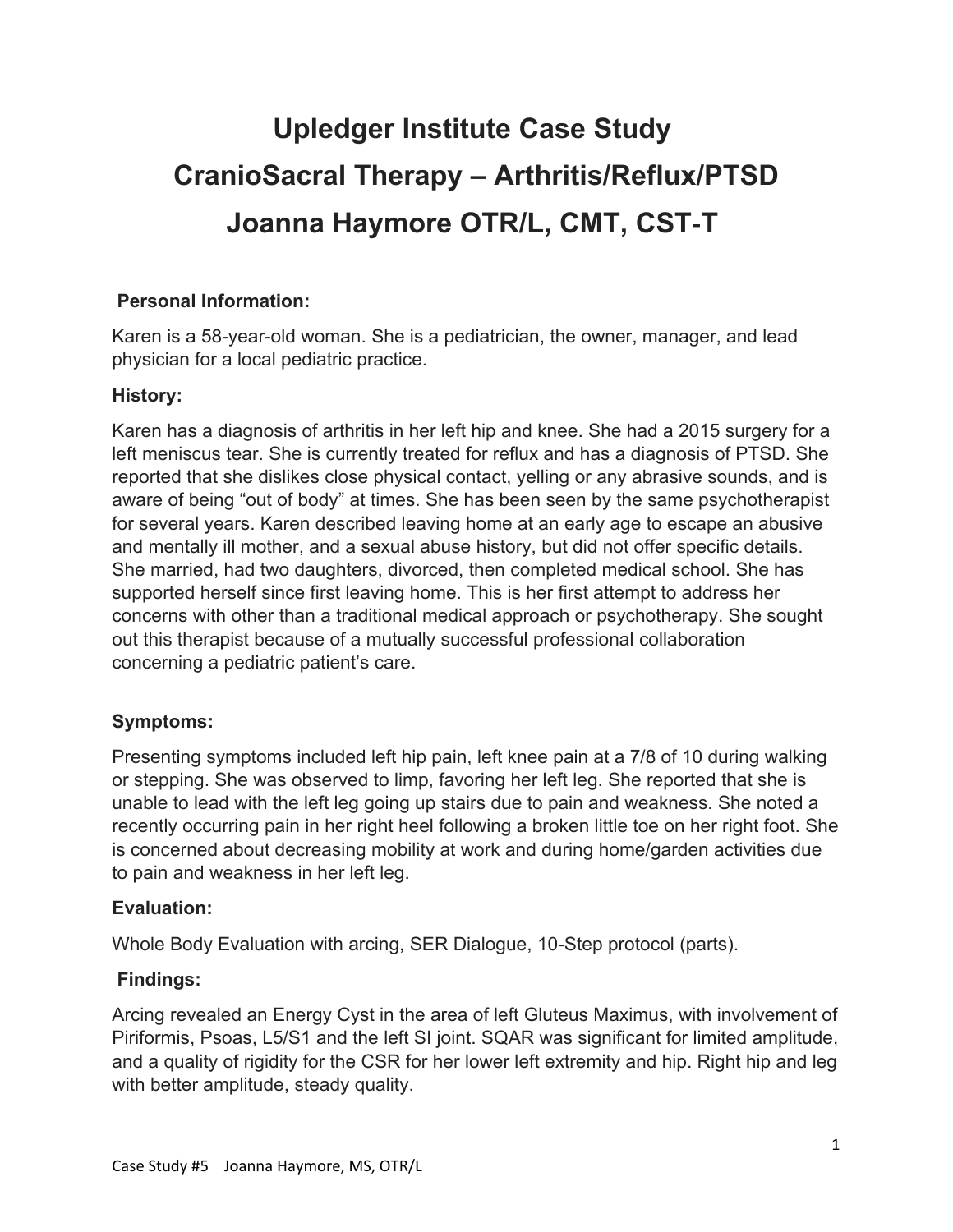**Tools you used:** Therapist chose to begin with basic 10-Step protocol using diaphragm releases with a focus on helping Karen become comfortable with intentioned touch as she expressed anxiety about the process. We found that as long as the therapist provided a running description for findings, Karen could engage her cognitive ability for intellectual curiosity to tolerate each diaphragm release. Therapist was aware of Karen's urgent need for nurturing and neutral language and presence to help her tolerate close physical contact. Therapist chose to indirectly address the Energy Cyst in her left hip initially with a Regional Tissue Release of left lower legs focused on the ankle/foot relationship to knee, following with fascial glide of lateral/medial muscles to hip. Gluteus Maximus and Medius, and Piriformis were in significant spasm. CSR in the area was restricted in amplitude and rate, with quality of rigidity. With her hips and muscles broadly supported anterior/posteriorly by therapist hands, Gloria experienced a spontaneous SER of her younger self's feeling of lack of support, especially from her mother. She went into whole body shaking and tears. Gloria, who clearly was used to being in control of her emotions, did not want to spend much time in this feeling state, and therapist asked if taking a few breaths into her chest with awareness might help calm and soothe her system. She was able to do so, but then wanted to sit, then stand.

**Objective results:** Following spontaneous SER, anterior/posterior tissues, including hip muscles softened and widening in the hip area. A greater degree of external rotation was available for her hip. The CSR for her left hip also had greater excursion into external rotation, and a quality of ease. Standing was less painful for her left leg, an improvement from 7/8 of 10 to 5/10.

**Subjective results:** Gloria expressed that she had never experienced anything like the session, but indicated that being in touch with her emotions and expressing them was something that she and her therapist had been working on. She was very encouraged because her leg felt better. She scheduled for regular sessions for every other week.

**Session 2:** Session 2 was delayed for six weeks because 10 days post her first session, I received a message that Gloria had a sudden onset of bacterial meningitis, which has a risk of death, or brain damage, hearing loss, and learning disabilities, following recovery. When we spoke by phone once she was out of the hospital, she said with onset of the disease she experienced severe headaches, nausea, and vomiting, along with neck stiffness. She was concerned to see if the therapist had had any symptoms. None of her patients or staff had contracted the disease.

When Gloria came in for her second session she had recently returned to work on a reduced schedule and was having daily headaches with a severity of 6-8/10, along with a stiff neck, that had improved but was still a problem. Therapist began with a focus on